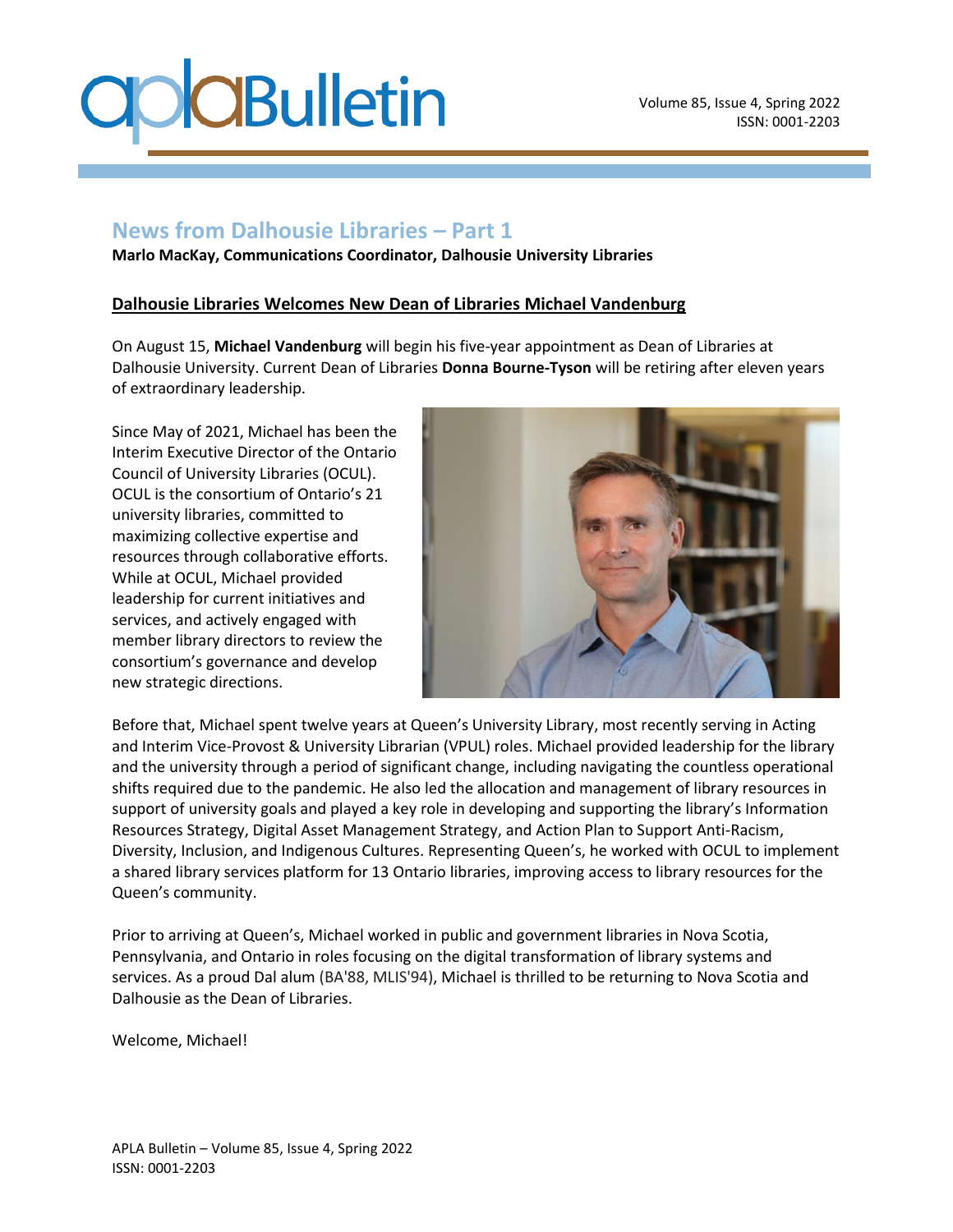### **Congratulations to Associate Dean Learning & Teaching and Chief Law Librarian Anne Matthewman**

**Anne Matthewman**, Associate Dean Learning & Teaching and Chief Law Librarian, is a 2022 recipient of the American Association of Law Libraries (AALL) [Hall of Fame Award.](https://www.aallnet.org/inductee/anne-matthewman/)

#### [From the AAL website:](https://www.aallnet.org/community/recognition/awards-program/hall-of-fame-award/)

*The Hall of Fame was established in 2009 to recognize those members whose contributions to the profession and service to the Association have been significant, substantial, and long-standing. Members of the Hall of Fame have a demonstrated history of career achievement, sustained commitment to the advancement of the profession, and significant contributions to AALL as well as conduct themselves with professionalism among their peers.*



## **Dean of Libraries Donna Bourne-Tyson Honoured with CARL Award for Distinguished Service to Research Librarianship**

#### *From th[e Canadian Association of Research Libraries:](https://www.carl-abrc.ca/news/donna-bourne-tyson-honoured-with-carl-award-for-distinguished-service-to-research-librarianship/?cn-reloaded=1)*



The Canadian Association of Research Libraries (CARL) honoured **Donna Bourne-Tyson** with the CARL Award for Distinguished Service to Research Librarianship during its Annual General Meeting. This award, which is generously sponsored by ProQuest, is conferred annually to a Canadian individual who has served the profession with marked distinction and has made significant national and international contributions to research librarianship through their leadership and engagement.

Ms. Bourne-Tyson has served as Dean of Libraries at Dalhousie University since 2011, where she provides leadership for Dalhousie's network of five libraries.

"Donna Bourne-Tyson is a remarkable leader with an exemplary record of accomplishment and engagement. She has been key to advancing the agenda of research librarianship at a national level, while also strategically focused on international and regional engagement. She has been highly successful at her own institution, Dalhousie University, leading the libraries with vision

APLA Bulletin – Volume 85, Issue 4, Spring 2022 ISSN: 0001-2203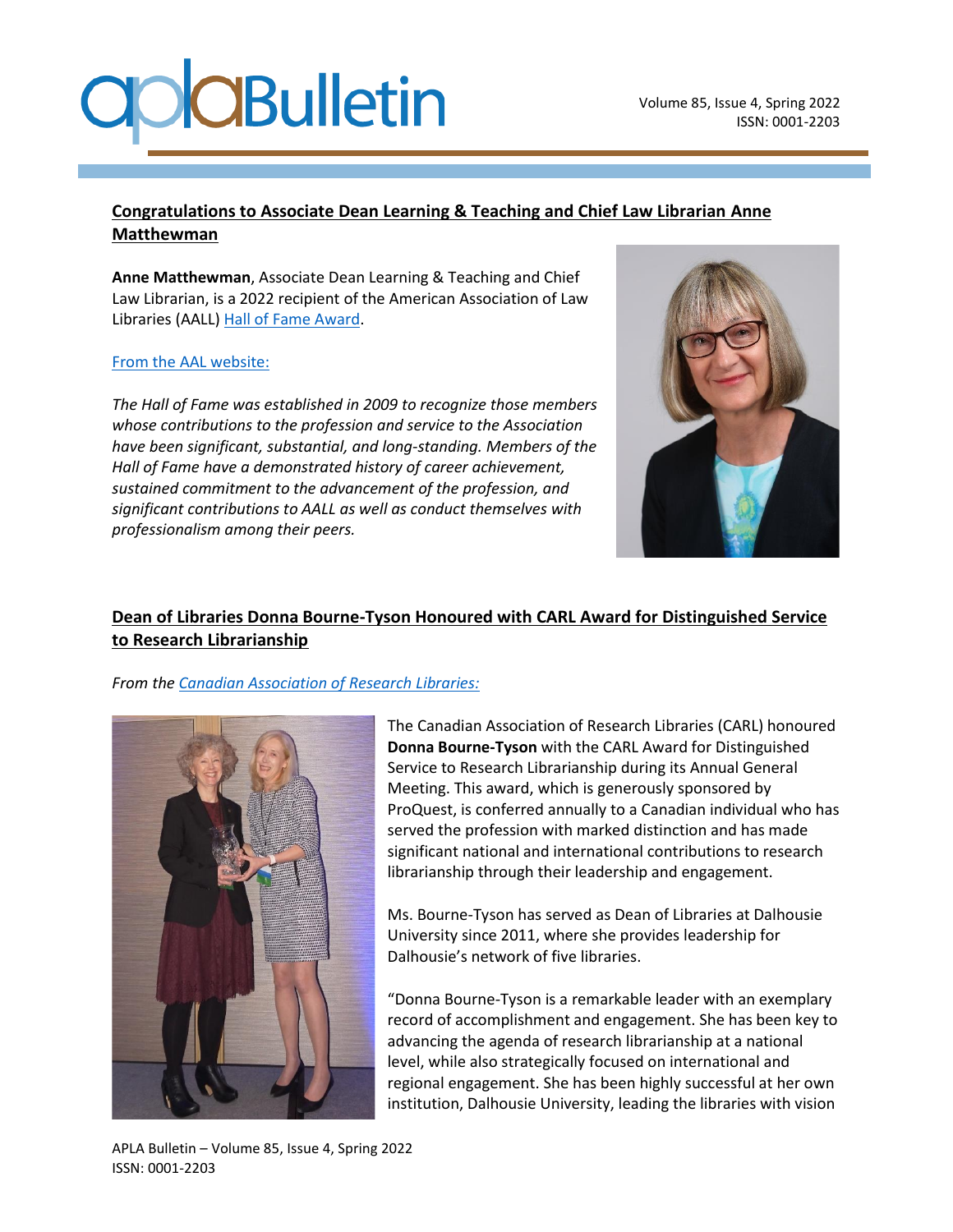and commitment not diminished by her remarkable and consistent level of external engagement." – **Lesley Balcom**, Dean of Libraries at the University of New Brunswick.

[Read the full announcement.](https://www.carl-abrc.ca/news/donna-bourne-tyson-honoured-with-carl-award-for-distinguished-service-to-research-librarianship/?cn-reloaded=1)

### **My Mother's Ashes**

In partnership with our friends and colleagues at the Dalhousie Art Gallery, and with support from Arts Nova Scotia, Canada Council for the Arts, and the Halifax Regional Municipality, we presented *My Mother's Ashes* in the Killam atrium on Wednesday, March 9.

This temporary intervention was part of *Kim Morgan: Dust Disruptors*, an ongoing, open-ended performative project, involving a series of mobile inflatable objects printed with enlarged scanning electron microscope images of dust and ash samples taken from human bodies and their immediate environment. For more information, click [here.](file:///C:/Users/Kate/Downloads/APLA%20Spring%202022/artgallery.dal.ca/kim-morgan-dust-disruptors)



#### **Dalhousie Libraries Employee Milestones**

In March, a group including managers, coordinators, and members of SLT gathered on Teams to show our gratitude to 22 employees — who reached milestones from five to 40 years in 2021 — for their years of service and spectacular contributions to the Dalhousie Libraries. Each of them has spent part or all of their career making the Dal Libraries the best it can be.

#### Congratulations to the honourees!

| 5 years (2016)          | 10 years (2011)      | 15 years (2006)   | 20 years (2001)      |
|-------------------------|----------------------|-------------------|----------------------|
| Norbert Addo            | Donna Bourne-Tyson   | Clare Cheong      | Mark Lewis           |
| Denise Irving           | Alexander Nwankwo    | Michelle McDonald | <b>Gwen MacNairn</b> |
| Kyoo Lee                | Johnelle Sciocchetti |                   | John Mifflen         |
| Lachlan MacLeod         |                      |                   | Sarah Stevenson      |
| Leah Unicomb            |                      |                   | Joe Wickens          |
| Andrew Wood             |                      |                   |                      |
| 25 years (1996)         | 30 years (1991)      | 35 years (1986)   | 40 years (1981)      |
| <b>Michelle Francis</b> | Sandy Dwyer          | Karen Tarum       | Joan Chiasson        |
| Asmeret Gheabreab       | Kellie Hawley        |                   |                      |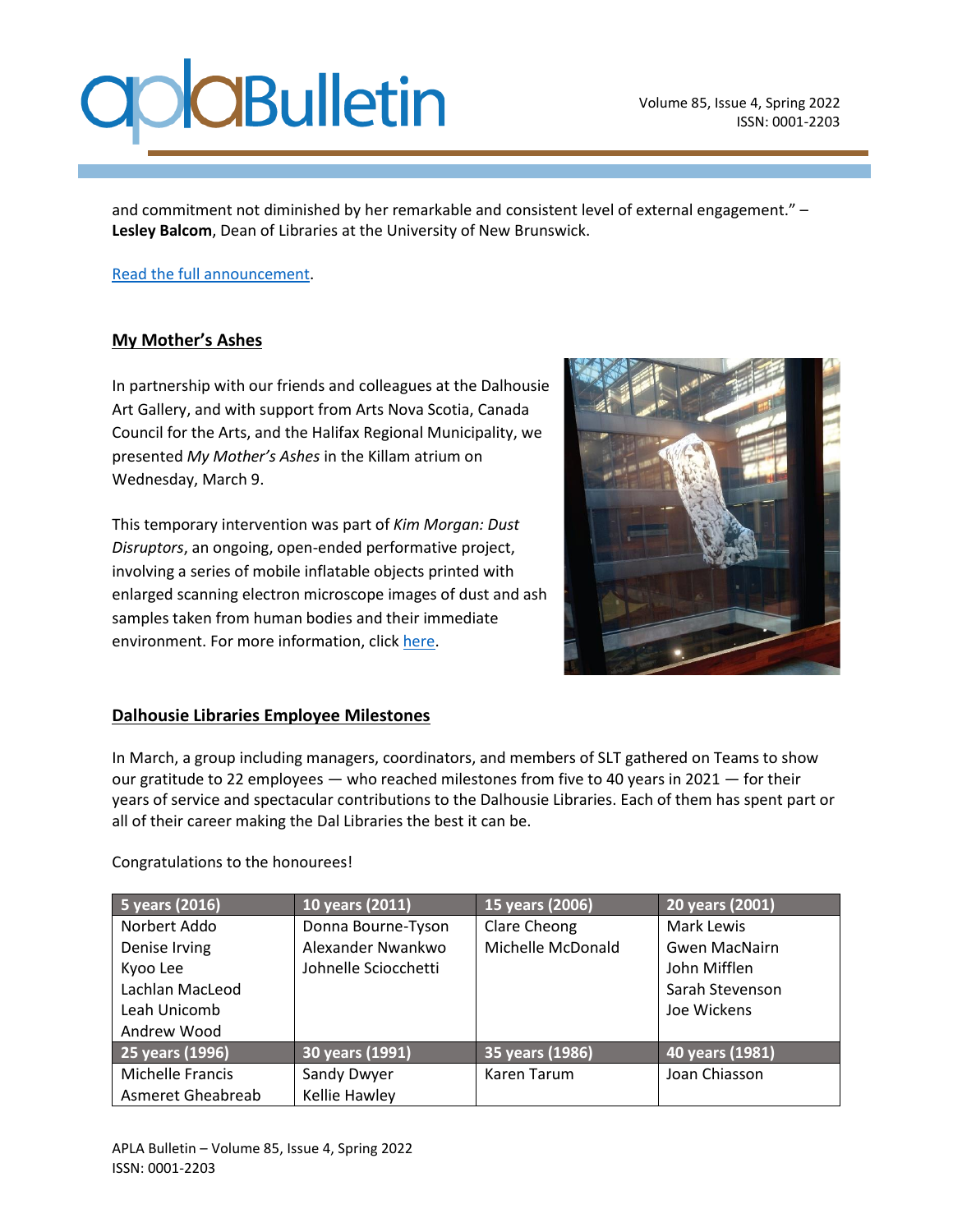

Volume 85, Issue 4, Spring 2022 ISSN: 0001-2203



 *Kellie Hawley & Sandy Dwyer – 30 Years Karen Tarum – 35 Years*





*Joan Chiasson – 40 Years*

### **Visibility Matters: Representation of Lesbian Communities in Archives and Beyond; a panel discussion**

This panel discussion was presented by the Dalhousie Libraries, home of the Nova Scotia LGBT Seniors Archive, and Mount Saint Vincent University Library & Archives in recognition of Lesbian Visibility Day (LVD). LVD occurs annually on April 26 to celebrate, recognize, and bring visibility to lesbian-identified members of the LGBTQ+ community while honoring and elevating this unique community of people who are historically overlooked and dismissed by way of being both women and queer.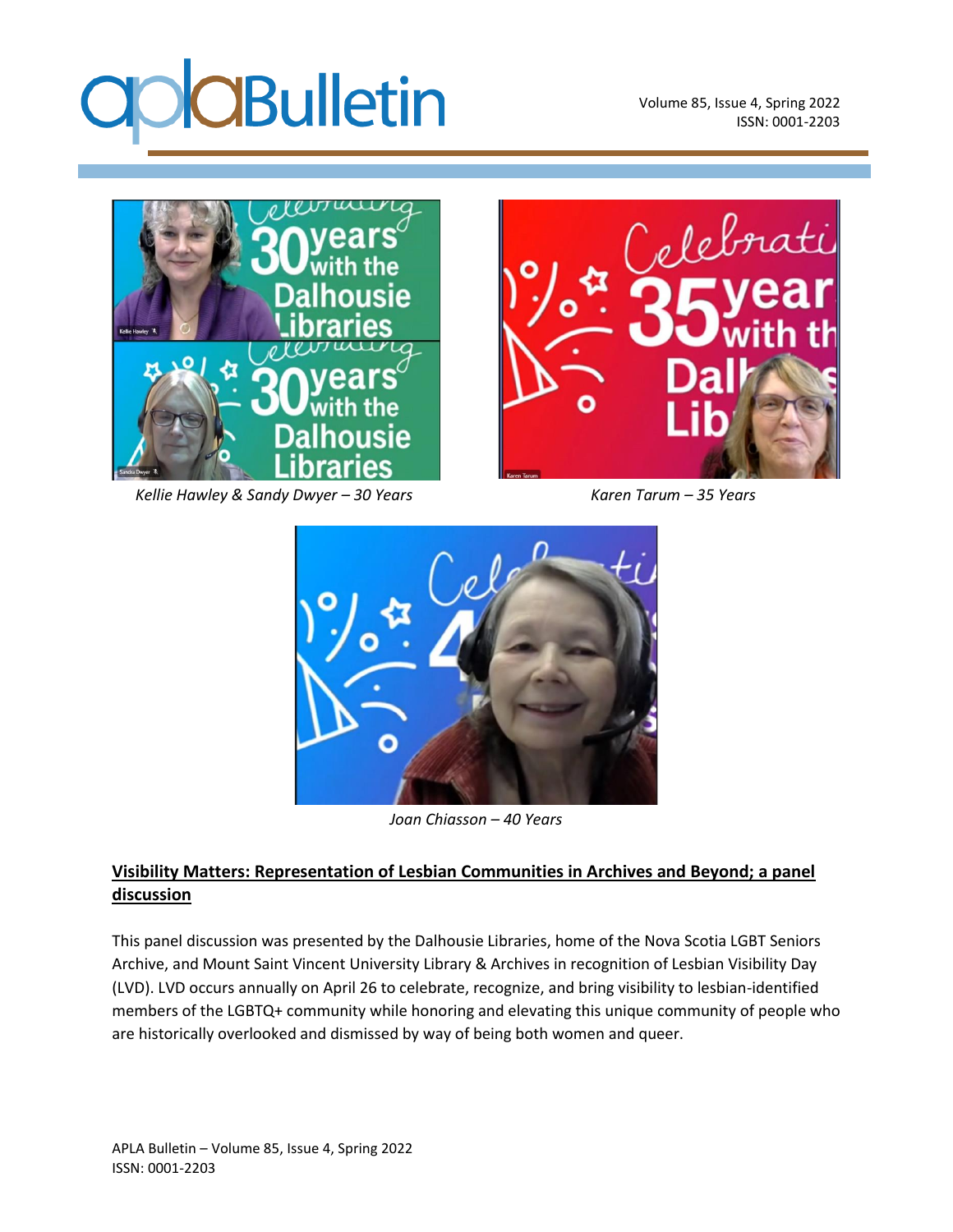Volume 85, Issue 4, Spring 2022 ISSN: 0001-2203



The panel was moderated by **Dr. Jacquie Gahagan** (they/them), founder of the NS LGBT Seniors Archive. Panelists included:

**Meredith Batt** (they/them): is an archivist at the Provincial Archives of New Brunswick and the President of the Queer Heritage Initiative of New Brunswick, an archival initiative which collects the history of 2SLGBTQIA+ people across the province.

**Anne Bishop** (she/her): has been an activist for five decades in organizations dedicated to local, international, environmental, food, fibre, racial and LGBTQ+ justice.

**Elinor Crosby** (they/them): is a genderqueer librarian who works as a Manager for Programming & Community Engagement with Halifax Public Libraries. They lead a team of colleagues to create capacity to better serve the queer community within and without the library through programming, informationsharing, and informing training.

**Rachel Moore** (she/her): is a queer archivist and information manager and a former Research Assistant with the Nova Scotia LGBT Seniors Archive.

**Denyse Rodrigues** (she/they): practices librarianship at Mount Saint Vincent University (MSVU) in Halifax which includes supporting programs in the Social Sciences, including the Queer Studies minor.

APLA Bulletin – Volume 85, Issue 4, Spring 2022 ISSN: 0001-2203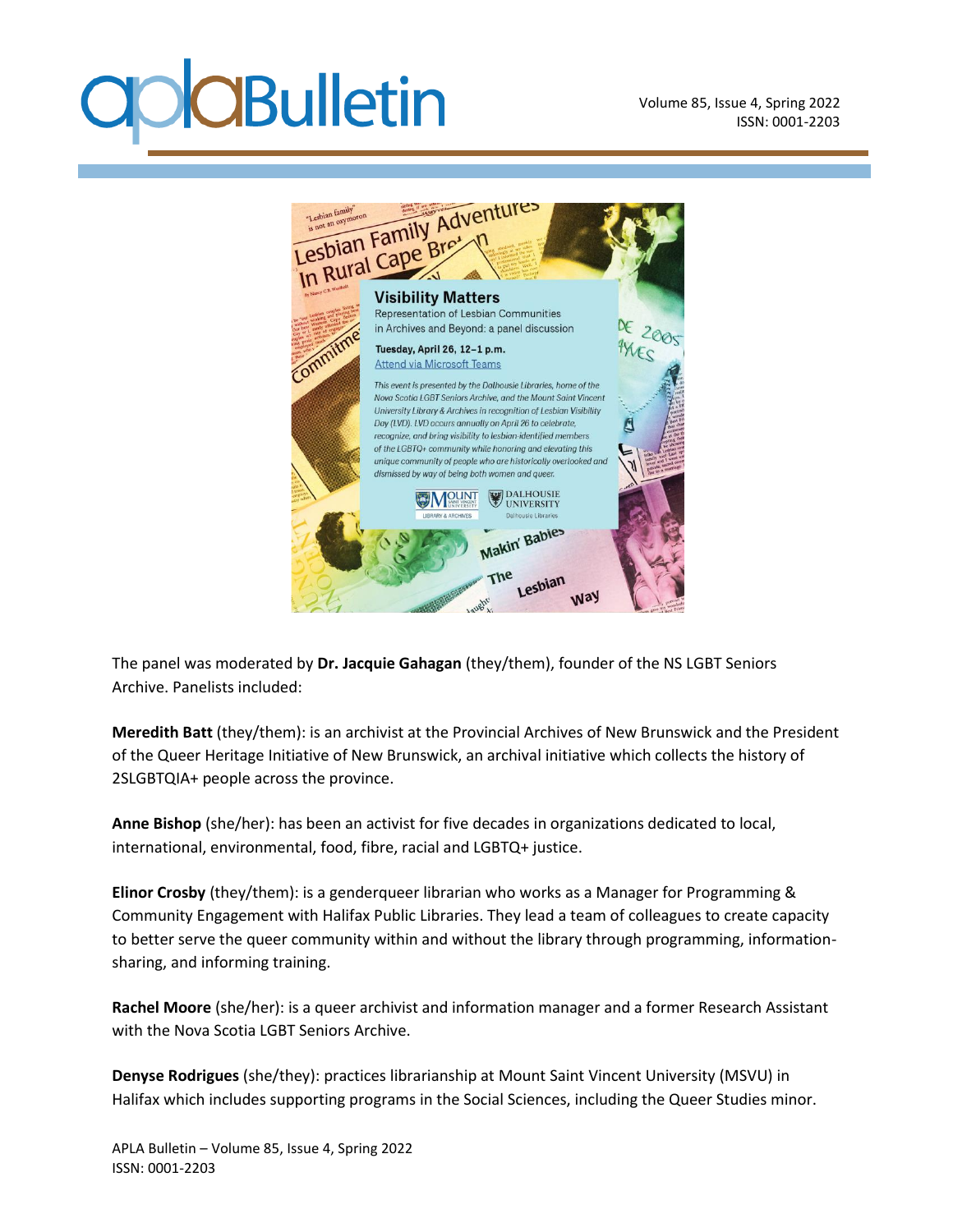

Volume 85, Issue 4, Spring 2022 ISSN: 0001-2203

#### [Watch the video of the](https://www.youtube.com/watch?v=hv-WtZbCiuk&t=3s) panel.

#### **Red Dress Day**

On May 5, we mounted a Red Dress Day exhibit in the soon-to-be launched Indigenous Community Room in the Killam Memorial Library. Red Dress Day is day of honouring missing and murdered Indigenous people.



Learn more about [Red Dress Day.](https://wanuskewin.com/isl/uploads/2021/05/Red-Dress-day.pdf) Learn more about missing and murdered Indigenous women and girls (MMIWG) by reading the [Final Report of the National Inquiry into Missing and Murdered Indigenous](https://www.mmiwg-ffada.ca/final-report/)  [Women and Girls.](https://www.mmiwg-ffada.ca/final-report/)

#### **Author Readings: Charlotte Mendel & Don Lohnes**

On Thursday, March 31, we hosted **Charlotte Mendel** at the MacRae Library for a reading from her new YA book, *Reversing Time*, a fastpaced fantasy that tackles vital themes in today's society — such as climate change and the environment — within the context of an exciting page-turner.